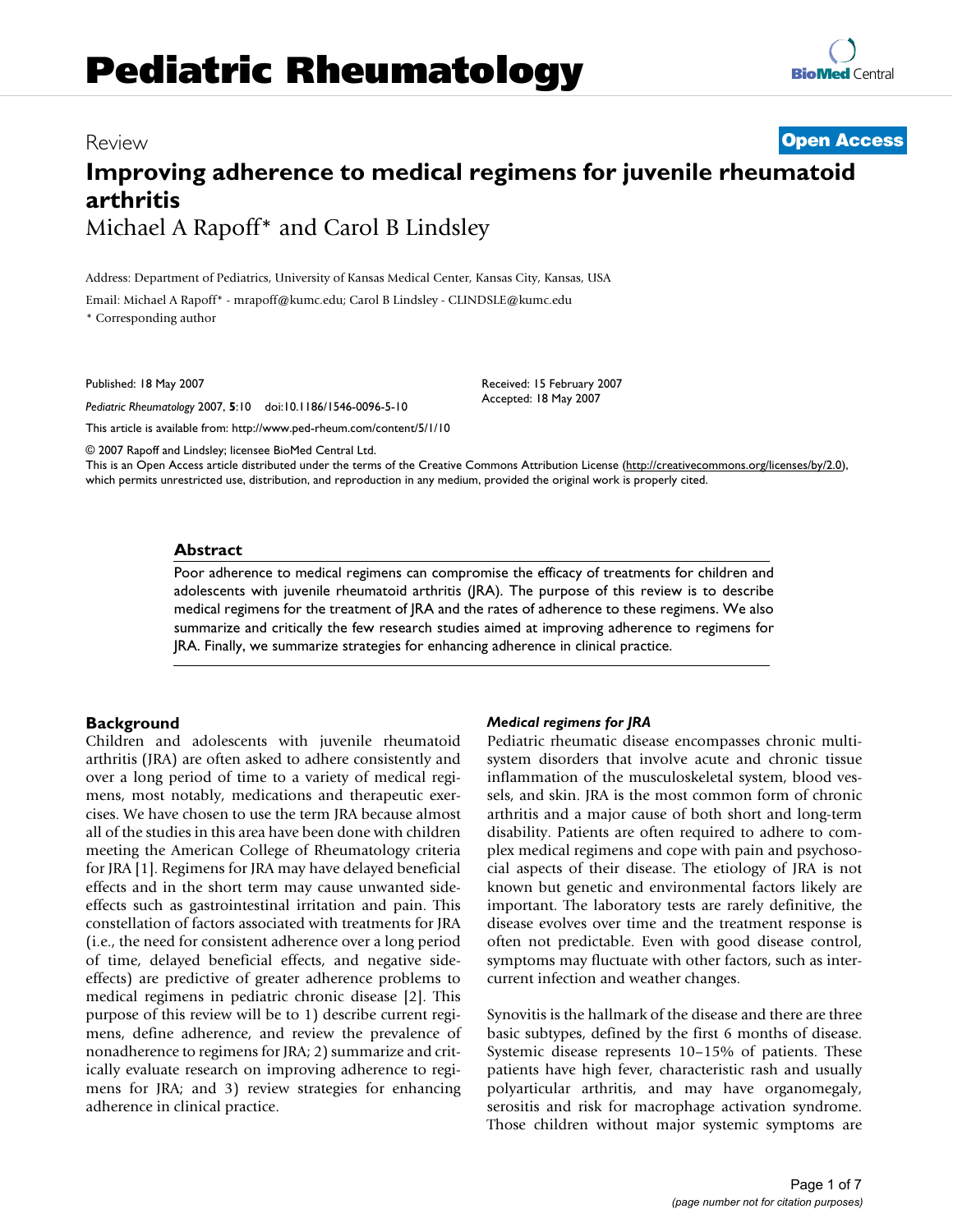divided into polyarticular ( $\geq$  5 joints) and pauciarticular  $($  ≤ 4 joints) subtypes. Those children with polyarticular disease usually have symmetric, small joint involvement, particularly hands, wrists and hips. They often have low grade symptoms or signs such as fatigue and anemia and may be positive for rheumatoid factor, a marker for more aggressive disease. Children with pauciarticular (oligoarticular) disease are usually young, have predominantly large joint involvement and a high risk for uveitis, anterior chamber eye inflammation.

The general approach to treatment is a stepwise approach, usually starting with non-steroidal anti-inflammatory agents and aggressively adding additional drugs depending on therapeutic response. Other aspects of treatment may need to address growth abnormalities (including nutrition problems), vision, exercise needs-therapeutic and general, school and social function, and psychosocial and emotional health.

### *Defining adherence*

"Adherence" is now the preferred term in the literature, replacing the term "compliance". The term adherence better reflects a more active role for patients in consenting to and following prescribed treatments [2,3]. The World Health Organization defines adherence as "the extent to which a person's behavior – taking medication, following a diet, and/or executing lifestyle changes, corresponds with agreed recommendations from a health care provider" [4]. This definition acknowledges that regimens for chronic conditions involve multiple behavioral components, with varying levels of adherence to each component, and that agreement to follow regimens has been secured from the patient. In pediatric rheumatology, agreement to follow prescribed regimens needs to be obtained from caretakers as well as patients.

Another potentially useful distinction in the adherence literature is between inadvertent (non-volitional) and volitional (or intentional) nonadherence [5]. Inadvertent nonadherence may involve patients forgetting to take a medication dose or being away from home without access to medications. Whereas, volitional nonadherence may involve a reasoned and purposeful decision by patients to omit a medication dose, because they are asymptomatic, taking medications that interferes with their lifestyle, or are being defiant. In the case of inadvertent nonadherence, one could help patients problem solve about how to keep track of medication doses (such as using a pill reminder case) and to have medications with them when away from home. In the case of volitional nonadherence, one would need to negotiate with patients and their families to obtain agreement on what they would be willing to do to treat their disease without compromising their quality of life.

### *Prevalence of nonadherence to regimens for JRA*

There are few studies that have specifically addressed adherence to regimens for JRA. Two retrospective studies by Litt and her colleagues examined adherence to salicylate medications in the treatment of JRA. In the first study [6] adherence among 82 patients with JRA was assessed using serum salicylate assays, with patients classified as adherent if their mean salicylate levels over a 19 month period were above 20 mg/dl. Some 55% of adolescents (n = 38) and 55% of children (n = 44) were found to be adherent, In the second study [7], adherence among 38 adolescents with JRA was assessed using serum salicylate assays obtained over a 12-month period, with patients again classified as adherent if their salicylate levels were greater than 20 mg/dl. Again, 55% of adolescents were adherent.

In three separate within-subject design studies involving five patients with JRA (ages 3 to 14 years), who were suspected of having adherence problems by their pediatric rheumatologist, our research group assessed baseline adherence with salicylates and other medications, including naproxen, penicillamine, prednisone, and tolmetin sodium [8-10]. Adherence was assessed by parental observations or pill counts with independent interobserver reliability assessments conducted by an investigator in the patients' home or in the clinic (average interobserver agreement exceeded 90%). Mean baseline adherence levels with these medications among the five patients ranged 38% to 59%.

A recent study was unique in that it assessed adherence to nonsteroidal antiinflammatory drugs (NSAIDs) among 48 newly-diagnosed children with JRA (mean age = 8.6 years) over 28 consecutive days using an electronic monitoring device [11]. For each participant, each day was defined as being either "full adherence" (all prescribed doses taken on time  $\pm$  2-hour forgiveness interval), "partial adherence" (some but not all taken on time), and "no adherence" (no doses taken at all). A "drug holiday" was defined as two or more consecutive days with no doses taken preceded and followed by at least one day with at least partial adherence. Using median levels, patients showed full adherence on 70% of the monitored days, partial adherence on 14%, and no adherence on 7%. There was considerable variability across patients, with full adherence ranging from zero to 100% of the days. Seventy-nine percent of patients took no drug holidays, 13% took one, and the remaining 8% between two and four. Using an 80% adherence cut point, 25 patients (52%) were classified as adherent and 23 (48%) as nonadherent.

Patients with JRA are also asked to adhere to regimens other than medications, such as therapeutic exercise and wearing joint splints. Three studies have assessed parental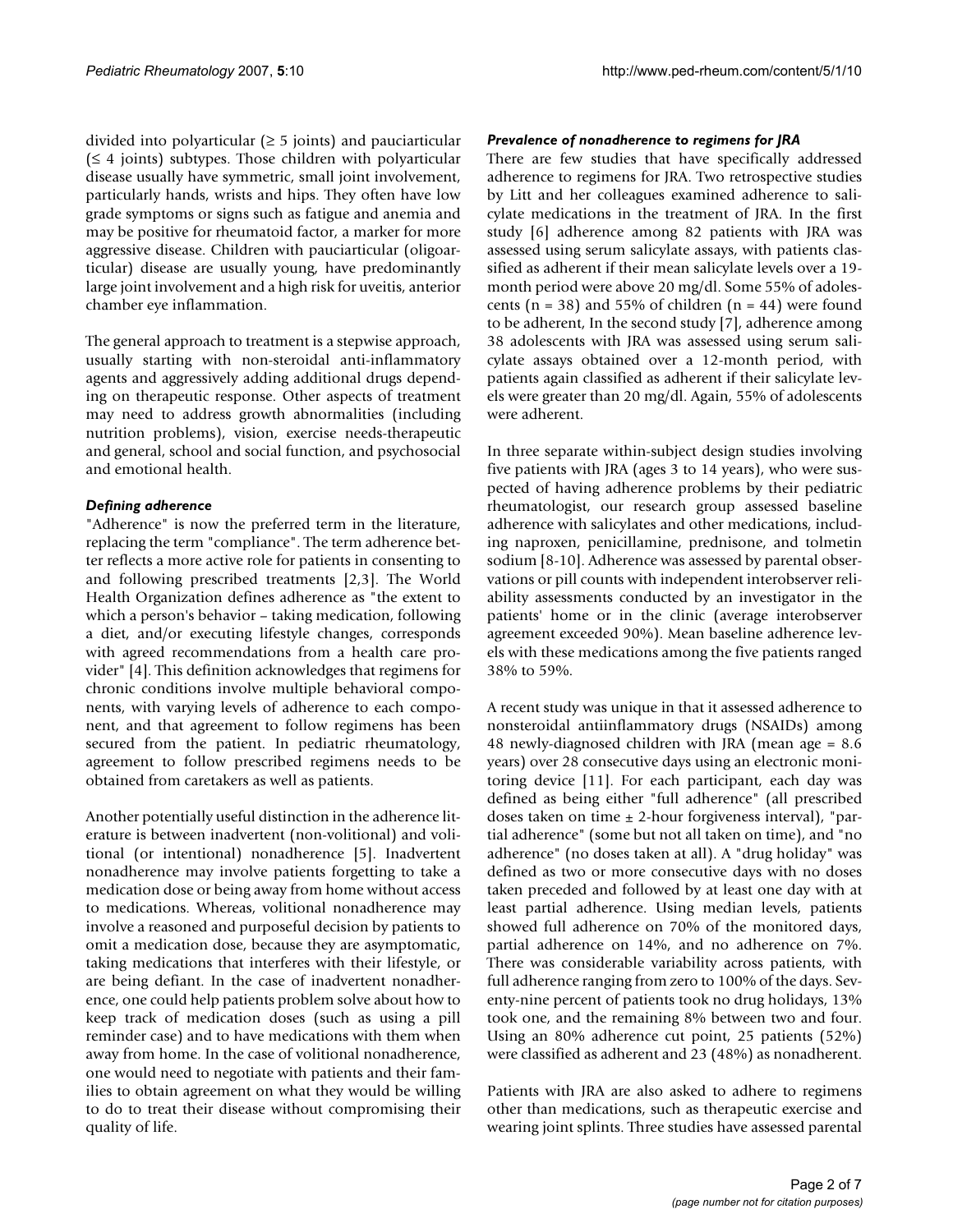and patient perceptions of adherence problems with these types of regimens as well as medications. In the first study [12], an adherence questionnaire was administered to 37 parents of children with JRA. The children were prescribed medications and range-of-motion exercises, splints, or both. Parents rated the degree of difficulty they have in motivating their children to adhere to the different types of regimens and noted any negative reactions their children had to the regimens. Parents reported more problems with prescribed exercises as compared with medications or splint wearing. Negative reactions to medications were noted by 43% of parents, with the most common reactions being complaining about taking medications, forgetting to take them, and refusing to take them. With reference to exercises, 60% of parents reported that their children had negative reactions, with the most frequent being complaining, refusing to do the exercises, and crying. Also, 43% of parents reported that their children had negative reactions to wearing splints; the most common reactions were refusing to wear splints, questioning the efficacy of splints, and being embarrassed about wearing splints at school or around friends. In the second study [13], an adherence questionnaire was administered to 93 parents of children with JRA and to 41 of the children with JRA. Adherence was also reported to be lower for exercises as compared to medications. The proportion of parents and children reporting adequate adherence to medications (95% and 89%, respectively) was significantly greater than the proportion of parents and children who reported adequate adherence to exercises (67% and 47%, respectively). In the third study [14], fifty patients with juvenile idiopathic arthritis and their parents completed questionnaires asking them about adherence to medications, exercises, and splints. Specifically, they were asked about the frequency at which children followed the treatments, difficulties in following the treatments, any negative reactions to treatments, and the degree to which the treatments actually helped. Both parents and children rated adherence to medications as higher than adherence to exercises (means of 84.9% and 83.1% for medications versus means of 61.2% and 57.4% for exercises, for children and parents respectively). Compared to their children, parents rated them as having more difficulty doing exercises and as having more negative reactions to take medications and doing exercises.

In the aggregate, these data suggest that the extent of adherence to treatments for JRA can vary widely across different samples and methods of assessing adherence but appears to be similar to what has been found with other chronic pediatric diseases [2]. The three survey studies would suggest that adherence to therapeutic exercises for JRA is more problematic than adherence to medications. What is not known is the optimal or minimal level of adherence necessary to produce acceptable disease and

quality of life outcomes for patients. Clearly, there are some patients with JRA who may benefit from efforts to their enhance adherence. We now examine studies which have attempted to enhance adherence to regimens for JRA.

#### *Research on improving adherence to regimens for JRA*

Two studies by our group have examined the efficacy of parent-managed token reinforcement programs in altering adherence to regimens for JRA. These behavior modification programs involve awarding tokens (points or poker chips) to children for adhering to regimen components, taking away tokens for nonadherence, and allowing children to purchase special or routine privileges with tokens. The first study [8] focused on improving adherence to medications, splint wearing, and prone lying (to prevent hip contractures) for a 7-year-old female with severe systemic-onset JRA. Adherence was assessed by parental observations with acceptable interobserver reliability (94%) obtained with an investigator conducting independent observations in the home. A multiple-baseline-across-behaviors design was employed to evaluate the effects of the intervention on adherence. Mean baseline adherence was low for medications (59%) and nil (0%) for both splint wearing and prone lying. Introduction of the token system increased adherence to 95% for medications, 77% for splint wearing, and 71% for prone lying. At the 10-week follow-up (with the token system withdrawn), adherence to medications, splint wearing, and prone lying averaged 90%, 91%, and 80%, respectively. Although not formally assessed, the pediatric rheumatologist anecdotally noted concomitant improvements in function for this patient, such as greater hip extension.

The second study [9] also tested the efficacy of a token system program in improving adherence to medications for a 14-year-old male with polyarticular JRA. Adherence was assessed by weekly pill counts obtained from the patient's mother over the phone with independent counts by an investigator in the clinic (agreement with the mother's count was 100%). A withdrawal (reversal), single-subject design was employed to evaluate the effects of the intervention on adherence and several clinical outcome parameters (e.g., active joint counts). Medication adherence averaged 44% during baseline, increased to an average of 59% during a simplified regimen condition (when the dosage was reduced from four to three times a day), and further increased and remained at 100% during the first token system phase. There was a decreasing trend in adherence during a token system withdrawal phase (mean = 77%), an increase during the second token system phase (mean = 99%), and an average of 92% during the maintenance phase (when the token system was not in effect but could be reinstated if adherence dropped below 80% for two consecutive weeks). At the nine-month follow-up (no token system in effect and no contingency for reinstate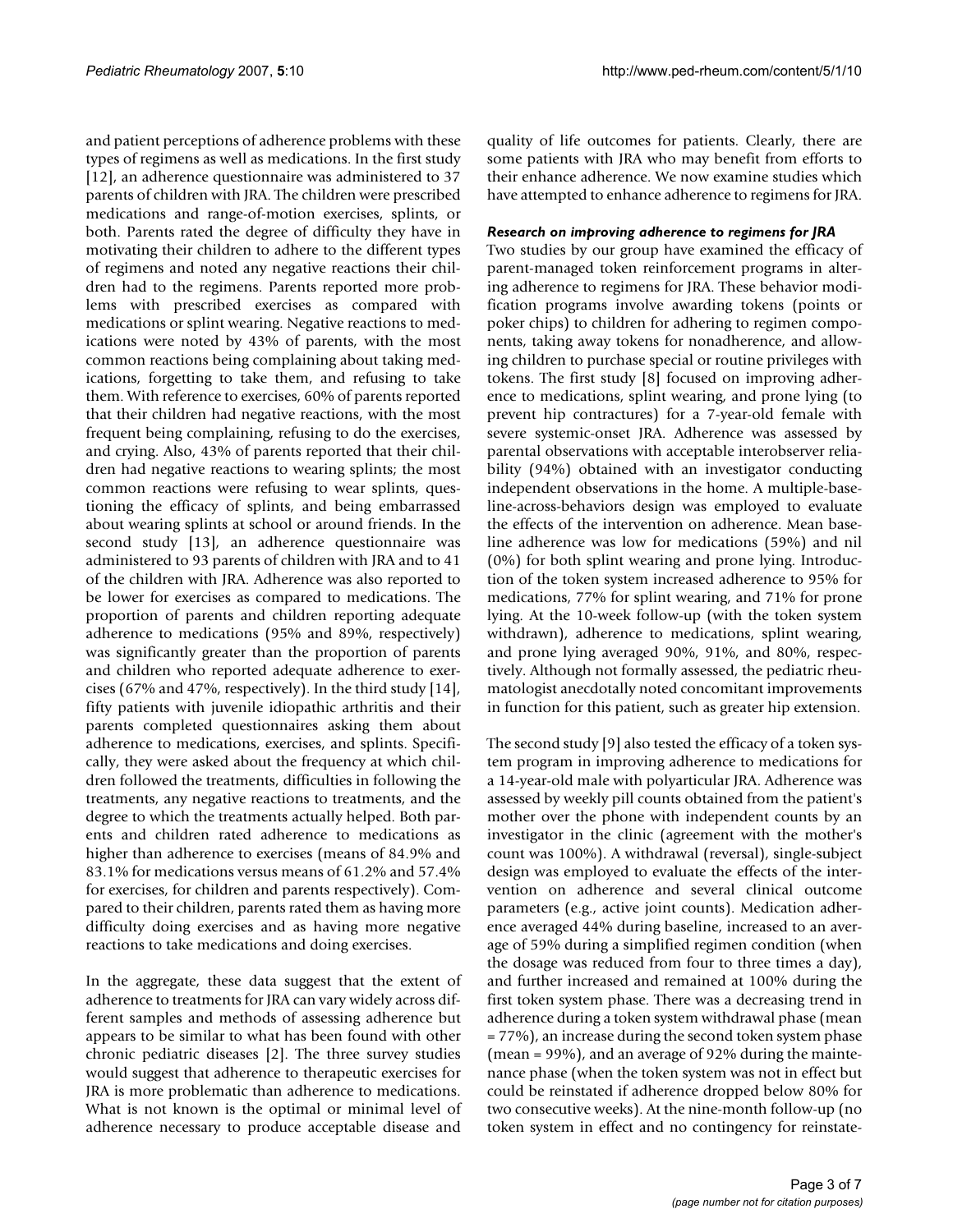ment), adherence averaged 97%. Though not as straightforward as the adherence results, there were improvements in clinical outcomes during the token system and follow-up phases (e.g., 5 active joints) relative to baseline and the token system withdrawal phase (e.g., 10 active joints).

Although the above-mentioned studies showed that token systems could be effective in improving adherence, they are labor-intensive for families and require well-trained personnel to implement and monitor. Therefore, our group reported on another study [10] that evaluated less complex behavioral strategies (such as self-monitoring of adherence by children and parents and positive verbal feedback by parents for adherence) combined with educational strategies (verbal and written information about medications for JRA, the importance of adherence, and strategies for improving adherence). The study involved three female patients with JRA, aged 3, 10, and 13 years and adherence was assessed by weekly pill counts obtained from parents over the phone with independent counts by one of the investigators in the clinic (agreement was 100%). A multiple baseline across subjects design was used to evaluate the efficacy of the intervention. Baseline medication adherence averaged 38% and 54% for two of the patients and increased during the intervention phase to an average of 97% and 92%, respectively. Adherence only increased slightly for the third patient, from an average of 44% during baseline to an average of 49% during the intervention phase. Adherence decreased for all three patients at four-month follow-up (means ranged from 24% to 89%). Interestingly, the patient for whom the intervention was least effective was a 13-year-old who had less parental supervision of her regimen and whose mother admitted she was nonadherent to medications prescribed to treat her arthritis. Unfortunately, clinical outcomes were not reported for these patients.

The above-mentioned studies suggest that adherence can be improved by behavioral strategies alone or combined with educational strategies, a combination that has worked best for improving adherence to other chronic pediatric diseases [2]. However, these studies involved small sample sizes and did not generally assess clinical outcomes, such as active joint counts. These studies also involved patients who had been diagnosed with having JRA for varying lengths of time and for whom nonadherence was implicated as interfering with the effectiveness of treatments by their pediatric rheumatologist. The success of these interventions with limited numbers of patients who were persistently nonadherent led our group to test the possible benefits of intervening with newly diagnosed patients in order to prevent the anticipated drop in adherence over time which has been reported in the pediatric adherence literature [2].

We conducted a randomized controlled trial evaluating a clinic-based, nurse-administered educational and behavioral intervention to promote adherence to nonsteroidal medications among newly diagnosed patients with JRA [15]. Thirty-four participants (mean age = 8.44 years) were matched by age and type of JRA and then randomly assigned to the experimental or (attention-placebo) control groups. Patients and parents in the experimental group were given verbal, written, and audiovisual information from a nurse about adherence improvement strategies, including prompting, monitoring, positive reinforcement, and discipline techniques [16]. Control group patients and parents were given verbal, written, and audiovisual information about JRA and treatments by the same nurse, but no specific information about adherence improvement strategies. Patients and parents in both groups received their respective interventions during a 11/ 2 hour clinic visit and were then telephoned by the nurse biweekly for two months and then monthly for 10 months. The content of the phone calls centered on the information presented during the initial clinic visit.

Adherence was assessed using the Medication Event Monitoring System (MEMS; Aprex Corporation, Fremont, CA). This electronic medication bottle cap records the date and time of each bottle opening. It can store 1800 openings and has an 18-month battery life. MEMS data are downloaded to a portable computer and analyzed with the manufacturer's software, which provides daily and continuous data on adherence (assuming that medications are taken each time the pill cap is removed). The daily MEMS adherence score was the percent of prescribed doses taken within the recommended dosing interval, with a twohour (plus or minus) forgiveness interval (e.g., NSAID twice daily, could be taken 10 to 14 hours between doses). Disease activity and functional status measures were obtained during routine clinic visits where the rheumatologist recorded standard clinical indices, including number of active joints (those with pain, swelling, and limitation of motion), the number of minutes of morning stiffness, and a global disease activity rating  $(0 = \text{off} \text{ medication}, \text{in}$ remission,  $1 = \text{quiescent}, 2 = \text{mild}, 3 = \text{moderate}, 4 = \text{moderate}$ severe). During these visits, the parents completed the Childhood Health Assessment Questionnaire (CHAQ), which is designed to assess disease-related functional limitations over the past week in eight areas: dressing and grooming, arising, eating, walking, hygiene, reach, grip, and play. The eight scores are averaged to yield the CHAQ Disability Index, ranging from 0 (no difficulty) to 3 (unable to do).

For the 52-week post-intervention follow-up, the experimental-group participants showed significantly better overall average adherence than the controls (77.7% vs. 56.9%,  $p = .023$ ) and as predicted, the trend in adherence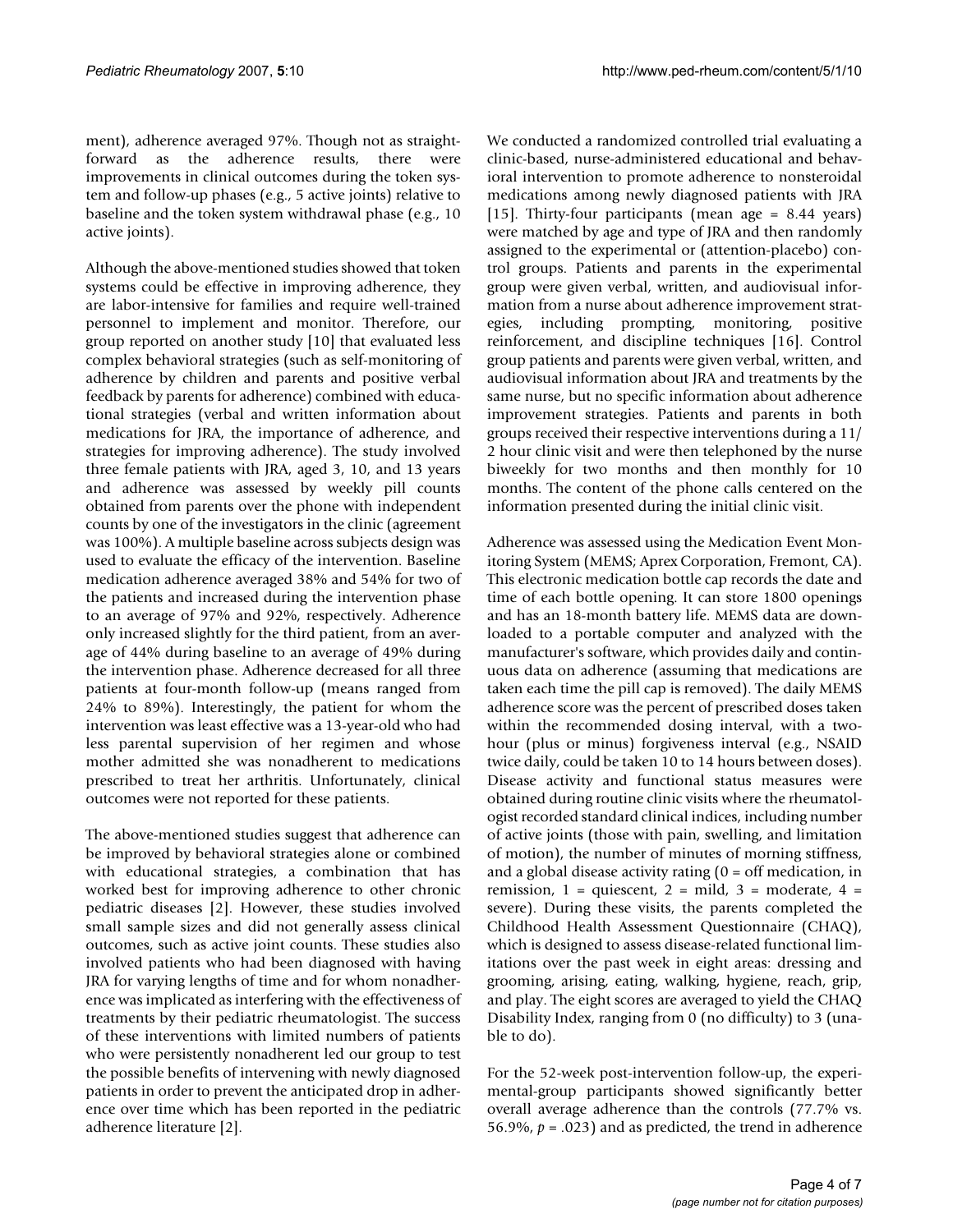levels significantly dropped over time in the control group but not in the experimental group. There were, however, no significant post-intervention group differences on disease activity and functional status measures. The lack of significant differences in disease-related outcomes may have been due to "floor effects" (e.g., 68% of experimental participants and 67% of controls had quiescent or mild disease at baseline). This floor effect may have prevented detection of improvements that could be unambiguously attributed to the experimental adherence intervention.

A recent and unique randomized clinical trial focused on preventing osteoporosis in children with JRA by increasing calcium (Ca) intake [17]. Forty-nine children with JRA (mean age 6 years) and their parents were randomly assigned to a behavioral intervention (BI) group or an enhanced standard of care (ESC) group. Children and parents in the BI group met in separate groups for six sessions and received nutritional counseling on how to increase calcium intake and behavioral strategies (praise coupled with use of a sticker chart to track progress for reaching targeted calcium intake levels). Children and parent in the ESC group were seen individually for 3 visits and received nutritional counseling only. Three-day food diaries were kept by parents at baseline and posttreatment and were analyzed for calcium intake. Repeated measures analysis demonstrated a significant group by time interaction with children in the BI group achieving a greater increase in dietary Ca intake from baseline to posttreatment compared to the ESC group (*p* < .001). In addition, and of clinical significance, 92% of children in the BI group achieved the treatment goal of 1500 mg of Ca/day compared to 17% of children in the ESC group at posttreatment.

The above mentioned studies suggest that behavioral strategies combined with education is the most effective way to improve adherence to regimens for JRA and to prevent deterioration in adherence over time in newly diagnosed patients. The one dietary study also suggests that behavioral strategies are a necessary adjunct to nutritional education in improving calcium intake for patients with JRA. These findings are consistent with adherence intervention studies for other chronic pediatric diseases such as asthma, cystic fibrosis, and diabetes [2]. There are, however, too few adherence intervention studies and the ones which have been published involve small sample sizes, utilize less objective measures of adherence such as pill counts, and often fail to demonstrate that improvements in adherence produce improvements in disease and quality of life outcomes.

#### *Enhancing adherence in clinical practice*

By combining the results of pediatric rheumatology adherence intervention studies with a larger database in pediatric adherence research [2], strategies for enhancing

adherence can be recommended for clinical use. Studies that have been done suggest a three-tiered approach to minimize nonadherence: primary, secondary, and tertiary prevention [18]. *Primary prevention* efforts would be most relevant for those patients who have not yet exhibited clinically significant nonadherence (inconsistencies in following a particular regimen that may result in compromised health and well-being); possibly those recently diagnosed or those who are able to sustain adequate adherence over time. Interventions at this level would involve educational (e.g., stressing the importance of adherence), organizational (e.g., simplifying regimens), and relatively simple behavioral strategies (e.g., monitoring of regimen adherence by providers or parents). *Secondary prevention* might be most applicable to those patients for whom clinically significant nonadherence has been identified early on in the disease course or has yet to compromise their health and well-being. Interventions at this level might include more frequent monitoring of regimen adherence by parents and patients, specific and consistent positive social reinforcement for adherence, and general discipline strategies (e.g., time-out for younger children). Pediatric psychologists could train primary health care providers, particularly nurses, to implement primary and secondary level interventions. *Tertiary prevention* efforts would apply to patients with an ongoing pattern of clinically significant nonadherence. Strategies at this level might include token system programs, contingency contracting, self-management training (e.g., problem-solving to anticipate and manage obstacles to adherence), and possibly psychotherapy. Because of the demanding and technical nature of these strategies, pediatric psychologists would be responsible for implementing strategies at this level.

Implementing and evaluating primary, secondary, and tertiary prevention approaches to medical nonadherence depends on a number of factors. First, prevention efforts require a valid, reliable, and clinically feasible way to detect or assess nonadherence. Although no such "ideal" measure exists, 24-hour recall interviews (in clinics or by phone) may be the best option in that they have been shown to be reliable, valid, and feasible for routine and serial assessments of adherence to regimens for diabetes and cystic fibrosis and could be easily be adapted for JRA regimens [2]. Second, information obtained from routine and serial assessments of adherence should also allow for the detection of clinically significant nonadherence. Previous attempts at determining levels of adherence necessary to prevent deleterious health outcomes have been arbitrary and not biologically-based (e.g., adequate adherence defined as consuming 80% of prescribed medication doses). Third, because the desired outcome of adherence interventions is that patients get better, feel better, and do better, there is a need for both traditional (e.g., clinical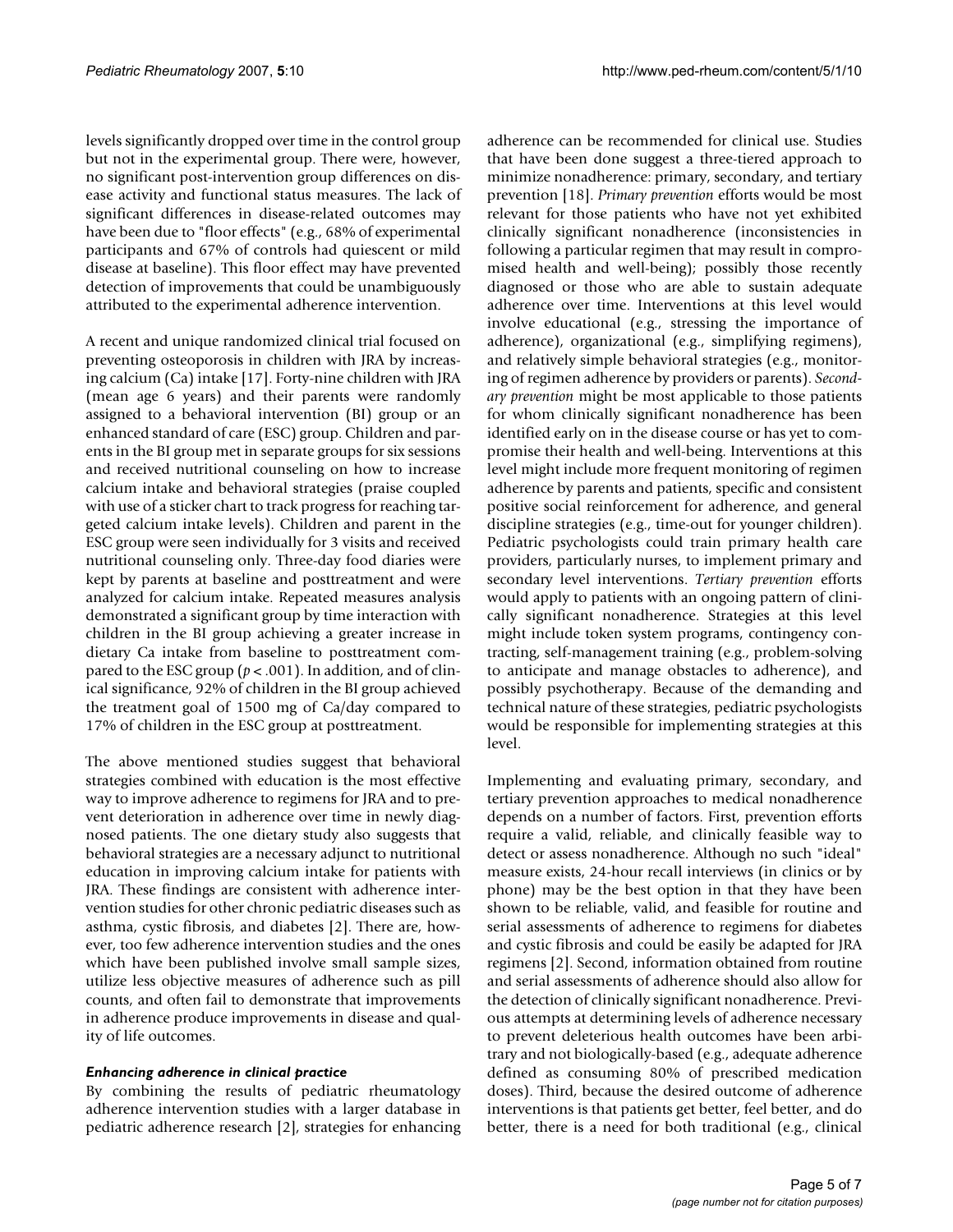#### **Table 1:**

Recommendations for Enhancing Adherence in Pediatric Rheumatology

- 1. Educate patients and families about the goals of treatment. Negotiate with them upfront about which treatments they are willing to try.
- 2. Make regimens as simple as possible and consistent with the patients' daily routine.
- 3. Educate patients and families about how to minimize treatment side effects and problem solve with them to address other barriers to adherence.
- 4. Ensure that patients and families have the requisite behavioral skills to implement regimens. Rehearse these in the clinic (e.g., demonstrate and have patients practice therapeutic exercises).
- 5. Encourage patients and caregivers to monitor adherence (e.g., use a calendar posted in a prominent place in the home).
- 6. Teach caregivers positive reinforcement strategies for promoting adherence (e.g., point system for adhering to regimen components).
- 7. Review discipline strategies with caregivers for children who are oppositional (e.g., time-out for younger child who refuses medications).

8. Teach older patients self-management strategies (e.g., problem-solving).

9. Refer patients and families to qualified mental health providers if more serious problems exist concurrently with nonadherence or are directly interfering with adherence.

signs and symptoms) and quality-of-life measures of disease and health status that are valid, reliable, and clinically feasible [2]. In conjunction with disease and health status measures, serial assessments of adherence would help determine the optimal or minimal level of adherence necessary to produce acceptable treatment outcomes. Fourth, interventions must take into account the age and developmental status of children. Interventions with younger patients would necessarily involve extensive parent involvement, while those with adolescents would focus on engaging them in problem-solving and other methods of enhancing their own adherence. Finally, because JRA affects relatively small numbers of children and adolescents, empirical validation of primary, secondary, and tertiary prevention interventions will require multi-center collaborative research studies.

#### *Improving adherence from a rheumatologists' viewpoint*

Pediatric rheumatologists need to discuss adherence issues with their patients. This is evident from one chart review study that examined the medical records of 108 patients with JRA followed in a pediatric rheumatology clinic over a 15 month period [19]. Of the 2,578 treatment recommendations recorded in the charts, only 1,390 adherence-facilitating behaviors were documented, with the most common one being that staff informed the patient how often to perform treatments. The providers rarely indicated that they addressed patients' concerns or barriers relating to implementing treatments and they rarely recommended behavior modification strategies.

Pediatric rheumatologists can keep abreast of the adherence improvement literature but need practical advice on how to improve adherence based on the best evidence available and their own clinical experience. Table 1 provides just such a list of recommendations for enhancing adherence in clinical practice. If these recommendations are routinely implemented in clinical practice, most adherence problems can be circumvented or addressed in a timely fashion.

#### **Competing interests**

The author( $\overline{s}$ ) declare that they have no competing interests.

#### **Authors' contributions**

Manuscript Preparation: Rapoff and Lindsley

#### **Acknowledgements**

This paper was based on a presentation given by the authors at the American College of Rheumatology/Association of Rheumatology Health Professionals Scientific Meeting, November 12, 2006, in Washington, D.C. Our research on adherence to regimens for pediatric rheumatic disease has been generously supported by Allied Health Professional Research Grants from the National Office of the Arthritis Foundation and from U.S. Public Health Service Grant MCJ-200617.

#### **References**

- 1. Brewer EJ, Bass J, Baum J, Cassidy JT, Fink C, Jacobs J, Hanson V, Levinson JE, Schaller J, Stillman JS: **[Current proposed revision of JRA](http://www.ncbi.nlm.nih.gov/entrez/query.fcgi?cmd=Retrieve&db=PubMed&dopt=Abstract&list_uids=318120) [criteria.](http://www.ncbi.nlm.nih.gov/entrez/query.fcgi?cmd=Retrieve&db=PubMed&dopt=Abstract&list_uids=318120)** *Arthritis Rheum* 1977, **20:**195-9.
- 2. Rapoff MA: **Adherence to pediatric medical regimens.** New York: Kluwer/Plenum; 1999.
- 3. Lutfey KE, Wishner WJ: **[Beyond "compliance" if "adherence".](http://www.ncbi.nlm.nih.gov/entrez/query.fcgi?cmd=Retrieve&db=PubMed&dopt=Abstract&list_uids=10189544)** *Diabetes Care* 1999, **22:**635-639.
- 4. World Health Organization: **Adherence to long-term therapies: Evidence for action.** *Geneva, Switzerland* 2003:3-4.
- 5. Adams CD, Dreyer ML, Dinakar C, Portnoy JM: **[Pediatric asthma:](http://www.ncbi.nlm.nih.gov/entrez/query.fcgi?cmd=Retrieve&db=PubMed&dopt=Abstract&list_uids=15462707) [A look at adherence from the patient and family perspective.](http://www.ncbi.nlm.nih.gov/entrez/query.fcgi?cmd=Retrieve&db=PubMed&dopt=Abstract&list_uids=15462707)** *Curr Allergy Asthma Rep* 2004, **4:**425-432.
- 6. Litt IF, Cuskey WR: **[Compliance with salicylate therapy in ado](http://www.ncbi.nlm.nih.gov/entrez/query.fcgi?cmd=Retrieve&db=PubMed&dopt=Abstract&list_uids=7234770)[lescents with juvenile rheumatoid arthritis.](http://www.ncbi.nlm.nih.gov/entrez/query.fcgi?cmd=Retrieve&db=PubMed&dopt=Abstract&list_uids=7234770)** *Am J Dis Child* 1981, **135:**434-436.
- 7. Litt IF, Cuskey WR, Rosenberg A: **[Role of self-esteem and auton](http://www.ncbi.nlm.nih.gov/entrez/query.fcgi?cmd=Retrieve&db=PubMed&dopt=Abstract&list_uids=7054755)[omy in determining medication compliance among adoles](http://www.ncbi.nlm.nih.gov/entrez/query.fcgi?cmd=Retrieve&db=PubMed&dopt=Abstract&list_uids=7054755)[cents with juvenile rheumatoid arthritis.](http://www.ncbi.nlm.nih.gov/entrez/query.fcgi?cmd=Retrieve&db=PubMed&dopt=Abstract&list_uids=7054755)** *Pediatrics* 1982, **69:**15-17.
- 8. Rapoff MA, Lindsley CB, Christophersen ER: **[Improving compli](http://www.ncbi.nlm.nih.gov/entrez/query.fcgi?cmd=Retrieve&db=PubMed&dopt=Abstract&list_uids=6712455)[ance with medical regimens: Case study with juvenile rheu](http://www.ncbi.nlm.nih.gov/entrez/query.fcgi?cmd=Retrieve&db=PubMed&dopt=Abstract&list_uids=6712455)[matoid arthritis.](http://www.ncbi.nlm.nih.gov/entrez/query.fcgi?cmd=Retrieve&db=PubMed&dopt=Abstract&list_uids=6712455)** *Arch Phys Med Rehabil* 1984, **65:**267-269.
- 9. Rapoff MA, Purviance MR, Lindsley CB: **Improving medication compliance for juvenile rheumatoid arthritis and its effect on clinical outcome: A single-subject analysis.** *Arthritis Care Res* 1988, **1:**12-16.
- 10. Rapoff MA, Purviance MR, Lindsley CB: **[Educational and behavio](http://www.ncbi.nlm.nih.gov/entrez/query.fcgi?cmd=Retrieve&db=PubMed&dopt=Abstract&list_uids=3377670)[ral strategies for improving medication compliance in juve](http://www.ncbi.nlm.nih.gov/entrez/query.fcgi?cmd=Retrieve&db=PubMed&dopt=Abstract&list_uids=3377670)[nile rheumatoid arthritis.](http://www.ncbi.nlm.nih.gov/entrez/query.fcgi?cmd=Retrieve&db=PubMed&dopt=Abstract&list_uids=3377670)** *Arch Phys Med Rehabil* 1988, **69:**439-441.
- 11. Rapoff MA, Belmont JM, Lindsley CB, Olson NY: **Electronically monitored adherence to medications by newly diagnosed patients with juvenile rheumatoid arthritis.** *Arthritis Care Res* 2005, **53:**905-910.